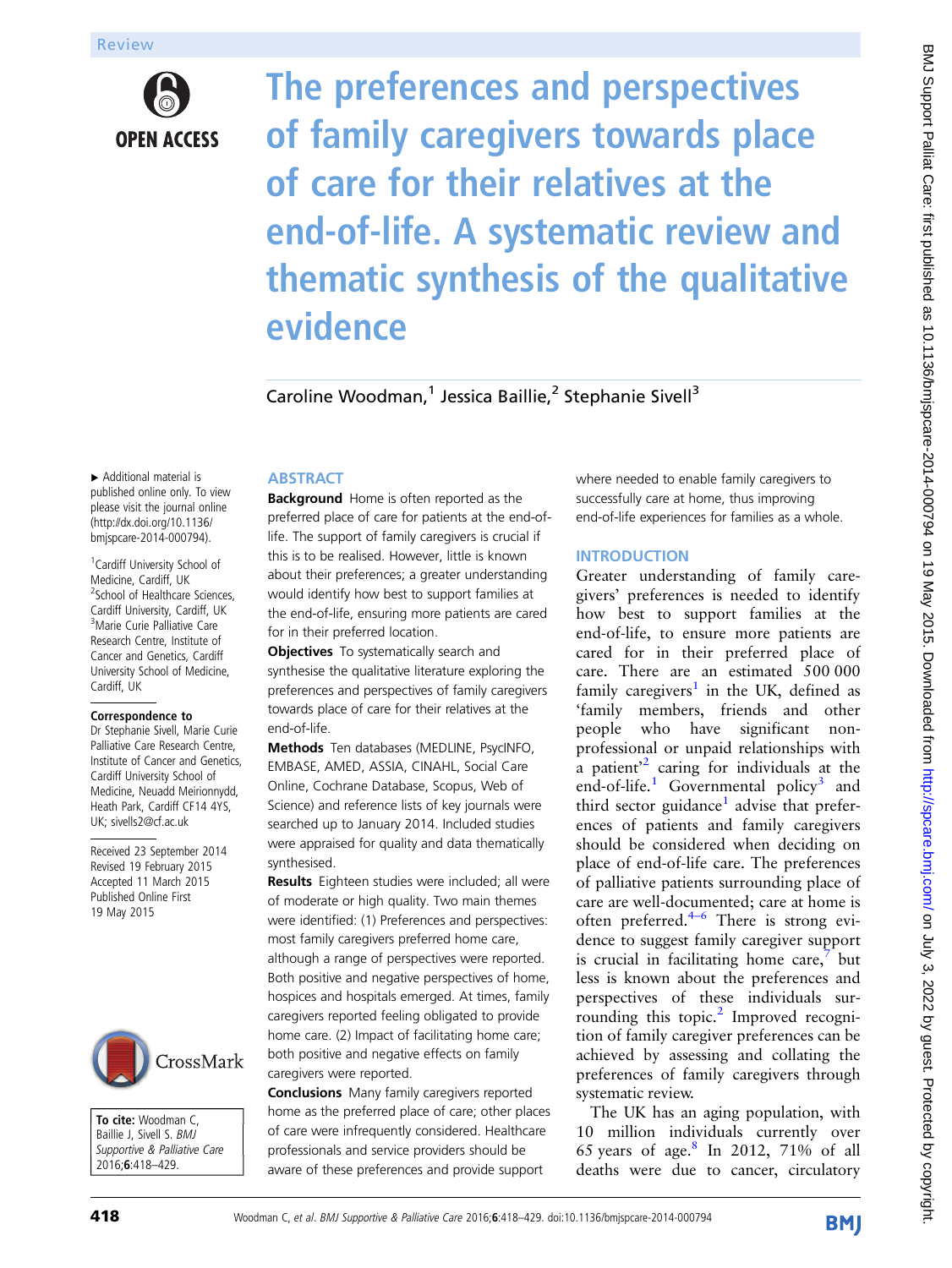and respiratory diseases,<sup>[9](#page-10-0)</sup> diseases commonly necessitating a period of palliative care. A large proportion of this end-of-life care is undertaken by family caregivers.[2](#page-9-0) These individuals form part of a wider group of family caregivers: an estimated 6.5 million individuals in the UK care for people with long-term conditions, or who have conditions associated with aging.[10](#page-10-0)

There is an extensive body of evidence considering patients' preferences for place of end-of-life care. $4-6$  $4-6$ One systematic review identified that patients with cancer most commonly preferred to be cared for at home.<sup>[5](#page-9-0)</sup> A systematic review focusing on patients with non-malignant disease also reported this finding, albeit to a lesser degree. Gomes *et al*<sup>[4](#page-9-0)</sup> systematically reviewed the place of care preferences of patients and family caregivers, again reporting the home the most commonly preferred place of care. However, across the included studies, there was wide variation in the proportions of family caregivers reporting that they preferred home care (25–64%), with little discussion of the reasons behind this.<sup>[4](#page-9-0)</sup>

Despite the recognition that patients and their families should have a choice about place of end-of-life care, $1 \t3 \t11$  there are concerns that these preferences are not being met.[12](#page-10-0) Most UK deaths occur in hospital following prolonged illness.[3](#page-9-0) An analysis of deaths due to cancer between 1993 and 2010 found 48% of patients died in hospital, compared to 24.5% at home and  $16.4\%$  in a hospice;<sup>[13](#page-10-0)</sup> proportions very different to the expressed preferences of patients.<sup>[5 6](#page-9-0)</sup> However, since 2004, the proportion of home deaths has increased and hospital deaths decreased. $13$ Additionally, studies have identified that preferences surrounding place of care and place of death may not be equivalent,  $15$  potentially accounting for some of the observed differences between expressed preferences and place of death. Factors associated with a home death include good social conditions and living with relatives.<sup>[7](#page-10-0)</sup> Both formal (healthcare professionals (HCPs)) and informal (family or friends) support net-works facilitate caregiving at home.<sup>[2](#page-9-0)</sup>

A greater understanding of family caregivers' preferences and perspectives towards place of end-of-life  $care<sup>2</sup>$  $care<sup>2</sup>$  $care<sup>2</sup>$  is needed. A qualitative methodological approach is appropriate as preferences and perspectives surrounding palliative care may not be easily quantifiable $16$  and are most likely to have been studied by qualitative methods. Undertaking a thematic synthe- $sis<sup>17</sup>$  $sis<sup>17</sup>$  $sis<sup>17</sup>$  with the identified qualitative data will allow full exploration of these important issues.

The aim of this study was thus to systematically search and synthesise the qualitative literature exploring family caregivers' preferences and perceptions surrounding place of care of their relatives at the end-of-life. Furthermore, the review sought to explore family caregivers' perspectives of their relatives' place of care at the end-of-life.

## Search strategy

Following the development of a review protocol, 10 electronic databases (MEDLINE, PsycINFO, EMBASE, AMED, ASSIA, CINAHL, Social Care Online, The Cochrane Library, Scopus and Web of Science) were selected to reflect various disciplines appropriate to this review (medicine, nursing, allied health professions and social sciences). These were searched from their first publication to January 2014. To identify missed studies, hand-searching key palliative journals' tables-of-content (Palliative Medicine, BMJ Supportive and Palliative Care, European Journal of Palliative Care and International Journal of Palliative Nursing) was undertaken from first publication to January 2014, and reference lists of articles identified as of interest were reviewed.

A comprehensive search strategy was adopted, attempting to identify all relevant published peerreviewed articles in this area. Several search term groupings were used, including those considering 'palliative care', 'adult family caregivers', 'place of end-of-life care' and 'preferences and perceptions'.

The databases were searched using free-text terms and subject headings tailored to specific databases. Limits were applied: English language, considering adults and using qualitative methods ([table 1\)](#page-2-0).

# Study selection

Qualitative studies providing insight into family caregivers' preferences and perspectives of place of end-of-life care were included. Predefined inclusion and exclusion criteria were used.

Inclusion criteria:

- ▸ Studies with a study population of bereaved or current adult family caregivers of adult patients receiving end-of-life care;
- ▸ Studies with a focus on family caregivers' preferences, attitudes and perspectives on place of end-of-life care (these terms must be mentioned in the title and/or aims and objectives and/or main themes of the research article);
- Studies from any geographical/national/social settings;
- Studies adopting a qualitative design (or mixed-method studies with a qualitative section that met the aforementioned inclusion criteria).

Exclusion criteria:

- ▸ Studies where the family caregivers are children/young adults, paid carers (such as HCPs or paid in-home carers who provide 'formal support') and family caregivers of individuals undergoing curative or maintenance care/ treatment;
- Studies that focused on discussions surrounding place of care for non-palliative patients, studies that did not express the preferences and views of family caregivers regarding place of care, or studies reporting incidental findings surrounding place of care preferences of family caregivers due to discussion of other palliative care issues;
- ▸ Articles not in the English language, not peer-reviewed or with a quantitative design.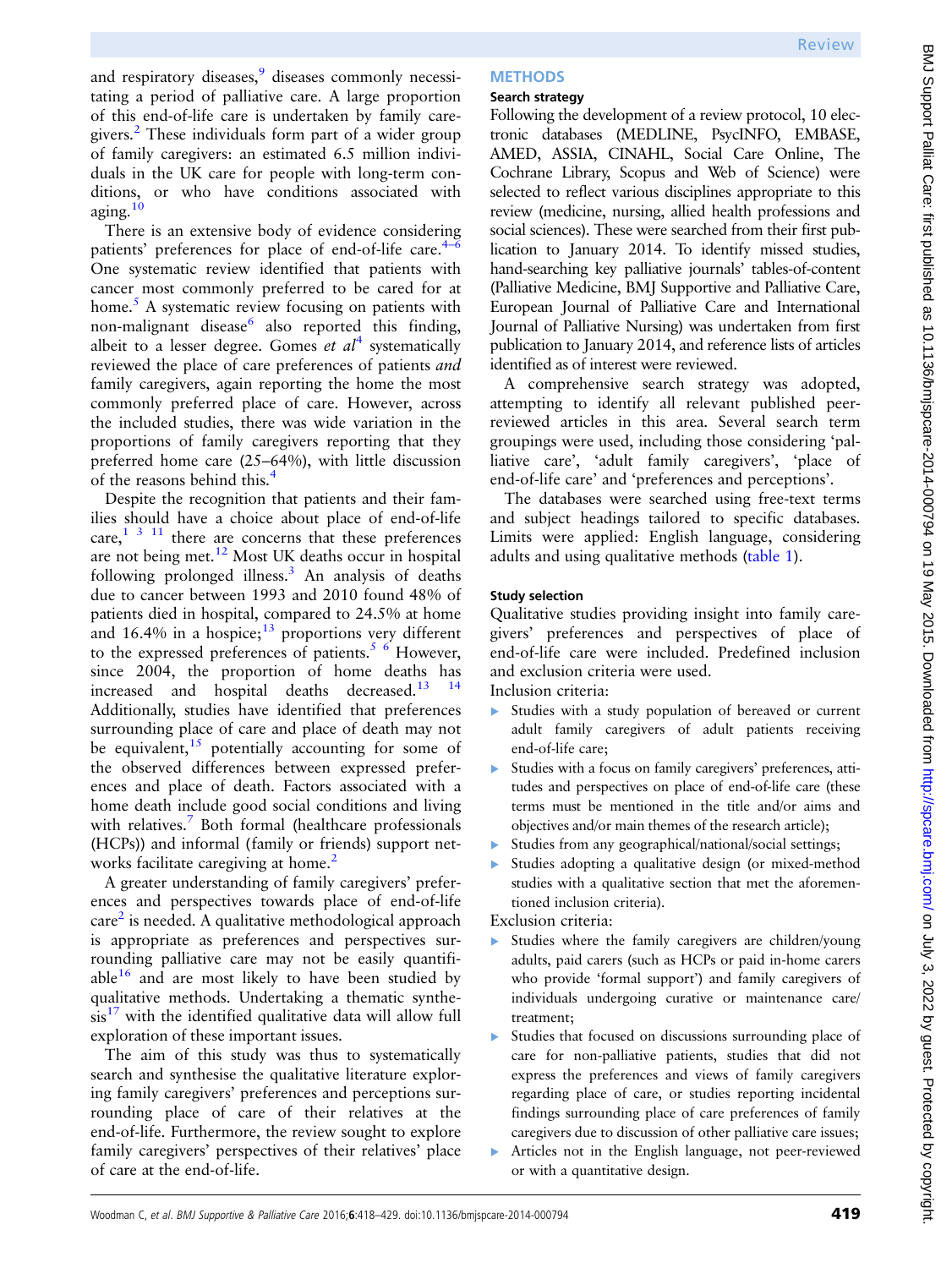### <span id="page-2-0"></span>Review

Table 1 Search strategy

| <b>Search line</b> | <b>Term</b>                                                                                                                                                                  |
|--------------------|------------------------------------------------------------------------------------------------------------------------------------------------------------------------------|
| 1                  | exp Palliative Care/                                                                                                                                                         |
| 2                  | exp Terminal Care/                                                                                                                                                           |
| 3                  | exp Terminally III/                                                                                                                                                          |
| 4                  | exp long-term care/                                                                                                                                                          |
| 5                  | exp uncompensated care/                                                                                                                                                      |
| 6                  | exp patient-centered care/                                                                                                                                                   |
| 7                  | palliat*.mp.                                                                                                                                                                 |
| 8                  | terminal care.mp.                                                                                                                                                            |
| 9                  | uncompensated care.mp.                                                                                                                                                       |
| 10                 | nformal care.mp.                                                                                                                                                             |
| 11                 | end of life care.mp.                                                                                                                                                         |
| 12                 | end of life care.mp.                                                                                                                                                         |
| 13                 | disease/ or disease.mp.                                                                                                                                                      |
| 14                 | illlness.mp.                                                                                                                                                                 |
|                    |                                                                                                                                                                              |
| 15                 | cancer*.mp.                                                                                                                                                                  |
| 16                 | malignan*.mp.                                                                                                                                                                |
| 17                 | non malignant.mp.                                                                                                                                                            |
| 18                 | advanced.mp.                                                                                                                                                                 |
| 19                 | (advanced adj3 disease).mp.                                                                                                                                                  |
| 20                 | end stage.mp.                                                                                                                                                                |
| 21                 | progressive.mp.                                                                                                                                                              |
| 22                 | terminal.mp.                                                                                                                                                                 |
| 23                 | $or/1 - 12$                                                                                                                                                                  |
| 24                 | or/13-17                                                                                                                                                                     |
| 25                 | or/18-22                                                                                                                                                                     |
| 26                 | 24 and 25                                                                                                                                                                    |
| 27                 | 23 and 26                                                                                                                                                                    |
| 28                 | caregivers.mp. or exp caregivers/                                                                                                                                            |
| 29                 | informal caregiver.mp.                                                                                                                                                       |
| 30                 | exp family/ or family.mp.                                                                                                                                                    |
| 31                 | spouse.mp. or spouses/                                                                                                                                                       |
| 32                 | relative*.mp.                                                                                                                                                                |
| 33                 | carer*.mp.                                                                                                                                                                   |
| 34                 | informal carer*.mp.                                                                                                                                                          |
| 35                 | home care*.mp.                                                                                                                                                               |
| 36                 | or/28-35                                                                                                                                                                     |
| 37                 | exp qualitative research/                                                                                                                                                    |
| 38                 | health care surveys/or interviews as topic/or focus groups/or<br>questionnaires/or self-report/ or multicenter studies as<br>topic/or feasibility studies/or pilot projects/ |
| 39                 | exp attitude to health/ or exp attitude/ or exp attitude to<br>death/                                                                                                        |
| 40                 | attitud*.mp.                                                                                                                                                                 |
| 41                 | exp "Delivery of Health Care"/                                                                                                                                               |
| 42                 | exp Patient Care Planning/                                                                                                                                                   |
| 43                 | patient preference.mp. or exp patient preference/ or exp<br>"Patient Acceptance of Health Care"/                                                                             |
| 44                 | caregiver preference*.mp.                                                                                                                                                    |
| 45                 | carer preference*.mp.                                                                                                                                                        |
| 46                 | caregiver perception*.mp.                                                                                                                                                    |
| 47                 | carer perception*.mp.                                                                                                                                                        |
| 48                 | perception*.mp.                                                                                                                                                              |
| 49                 | place of death.mp.                                                                                                                                                           |

| <b>Table 1</b> Continued |                                                                                                                                                                                                                                                                                        |  |  |  |
|--------------------------|----------------------------------------------------------------------------------------------------------------------------------------------------------------------------------------------------------------------------------------------------------------------------------------|--|--|--|
| <b>Search line Term</b>  |                                                                                                                                                                                                                                                                                        |  |  |  |
| 50                       | place of care.mp.                                                                                                                                                                                                                                                                      |  |  |  |
| 51                       | location of death.mp.                                                                                                                                                                                                                                                                  |  |  |  |
| 52                       | location of care.mp.                                                                                                                                                                                                                                                                   |  |  |  |
| 53                       | experiences of carer*.mp.                                                                                                                                                                                                                                                              |  |  |  |
| 54                       | 37 or 38                                                                                                                                                                                                                                                                               |  |  |  |
| 55                       | $or/39 - 53$                                                                                                                                                                                                                                                                           |  |  |  |
| 56                       | 54 and 55                                                                                                                                                                                                                                                                              |  |  |  |
| 57                       | 27 and 36 and 56                                                                                                                                                                                                                                                                       |  |  |  |
| 58                       | limit 57 to ("all adult (19 plus years)" or "young adult<br>(19 to 24 years)" or "adult (19 to 44 years)" or "young<br>adult and adult (19-24 and 19-44)" or "middle age<br>(45 to 64 years)" or "middle aged (45 plus years)" or "all<br>aged (65 and over)" or "aged (80 and over)") |  |  |  |
| 59                       | exp qualitative research/ or qualitative.mp.                                                                                                                                                                                                                                           |  |  |  |
| 60                       | 58 and 59                                                                                                                                                                                                                                                                              |  |  |  |

The same search terms were used across all databases. Displayed is the search strategy using the OVID search strategy format with limit keywords specific to the OVID databases (MEDLINE, PsycINFO, EMBASE and AMED).

Two reviewers (CW and JB or SS) independently reviewed all titles and abstracts identified through systematic searching against the inclusion and exclusion criteria. Their decisions were combined; a third reviewer ( JB or SS) resolved disagreements surrounding inclusion, with resolution by discussion used when necessary. Full text copies of studies considered potentially relevant were accessed and reviewed against the eligibility criteria, determining inclusion. A data extraction sheet was developed to summarise the included study characteristics and their results.

### Quality assessment

Quality assessment using a critical appraisal checklist for qualitative studies $18$  was undertaken, considering the rigour, credibility and relevance of included studies. One reviewer critically appraised all studies; 20% were also assessed by a second reviewer. Studies were then given an overall rating. Studies were considered of high quality when all or almost all of the critical appraisal criteria were fulfilled, with criteria not adequately described thought very unlikely to alter conclusions of the study. Those of moderate quality had most of the criteria fulfilled, with criteria not adequately described thought unlikely to alter the study's conclusions. Low-quality studies were considered to be those with few or no critical appraisal criteria fulfilled, with those criteria not adequately described or fulfilled thought likely to alter conclusions of the study.

### Thematic synthesis

A thematic synthesis was undertaken, following Thomas and Harden's three stage process: coding text; development of descriptive themes; analytical theme generation. $17$ 

BMJ Support Palliat Care: first published as 10.1136/bmjspcare-2014-000794 on 19 May 2015. Downloaded from http://spcare.bmj.com/ on July 3, 2022 by guest. Protected by copyright BMJ Support Palliat Care: first published as 10.1136/bmjspcare-2014-000794 on 19 May 2015. Downloaded from <http://spcare.bmj.com/> on July 3, 2022 by guest. Protected by copyright.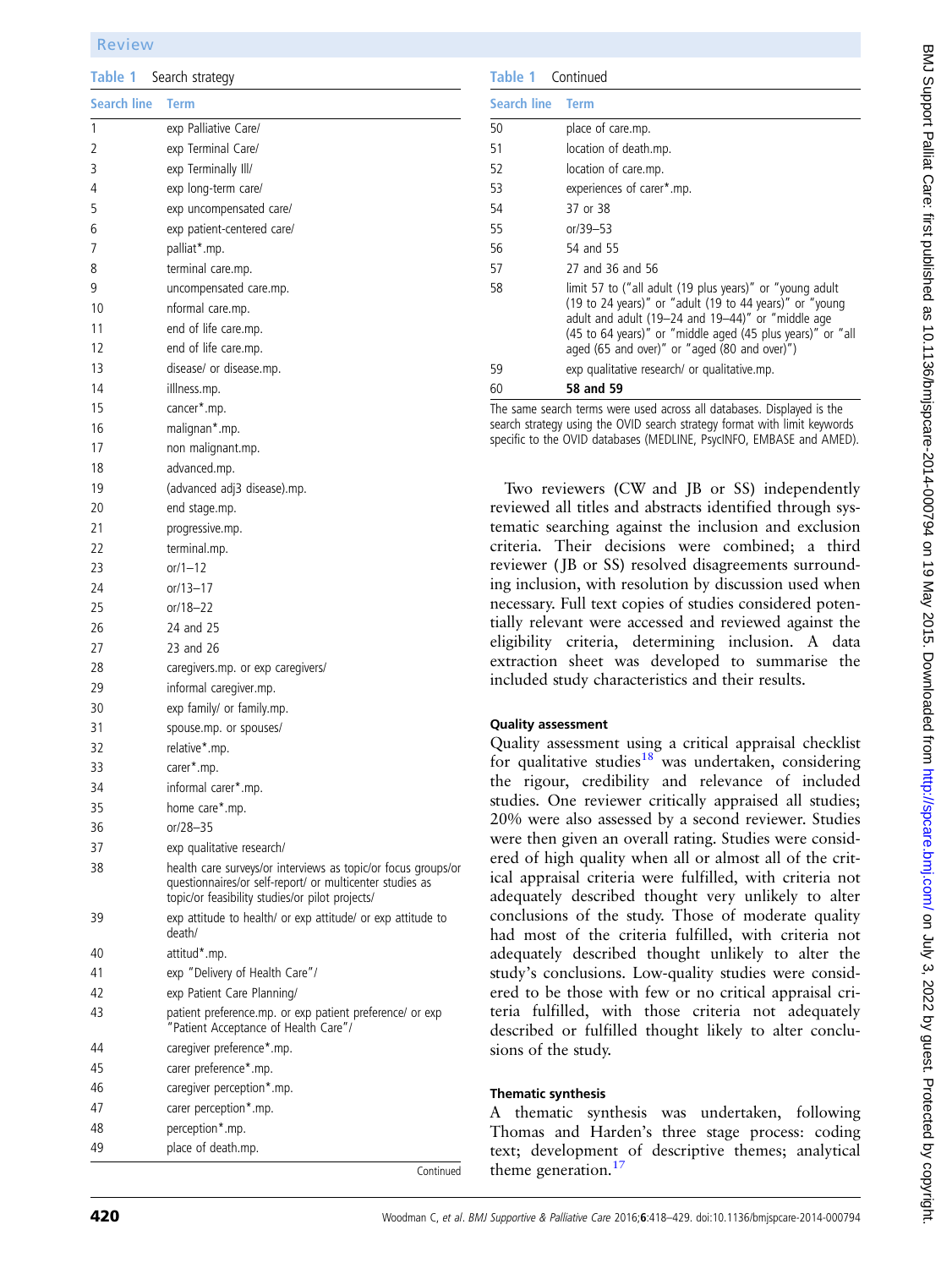QSR NVivo  $V<sub>10</sub><sup>19</sup>$  $V<sub>10</sub><sup>19</sup>$  $V<sub>10</sub><sup>19</sup>$  was used for data management and coding; the Portable Document Format of each included article was imported into the programme. Descriptive codes were inductively generated through coding line-by-line the relevant sections of the findings of each study. Further codes were developed through re-reviewing the original data set and recoding where appropriate. The coding framework and initial descriptive themes were then regrouped into distinct analytical thematic hierarchies. Successive versions of the hierarchy were developed and discussed by all authors to improve reliability, $2^0$  ensuring the final themes reflected the results of the included studies.

#### **RESULTS**

#### Studies identified

In total 1349 results were identified and 157 full text articles retrieved. Eighteen articles were eligible for inclusion.<sup>21–[38](#page-10-0)</sup> The PRISMA<sup>[39](#page-10-0)</sup> flow of studies through the search process with reasons for exclusion is displayed in figure 1.

#### Included studies

A summary of the included studies is presented in supplementary table S1. All included studies adopted a qualitative approach; no mixed-method studies were found to be eligible. In total, 578 family caregivers were involved in the included studies. Participant demographics were not always fully reported, however, participants encompassed a wide range of ages and relationships to the individuals at the end-of-life. Most were closely related to the patient (commonly a spouse or son/daughter) and were female.

The majority of the studies included family caregivers of individuals with cancer  $(n=11)$ . The search results revealed few studies considering family caregivers of patients with non-malignant disease  $(n=4)$ , while a minority did not state the disease  $(n=3)$ . Home was the primary place of care for the majority of studies (n=10). Interviews were the most frequently cited data collection method  $(n=13)$ ; a range of data analysis methods were used. [Table 2](#page-4-0) presents the main characteristics of the included studies.



Figure 1 PRISMA Flow Diagram of Study Review and Selection.<sup>[39](#page-10-0)</sup>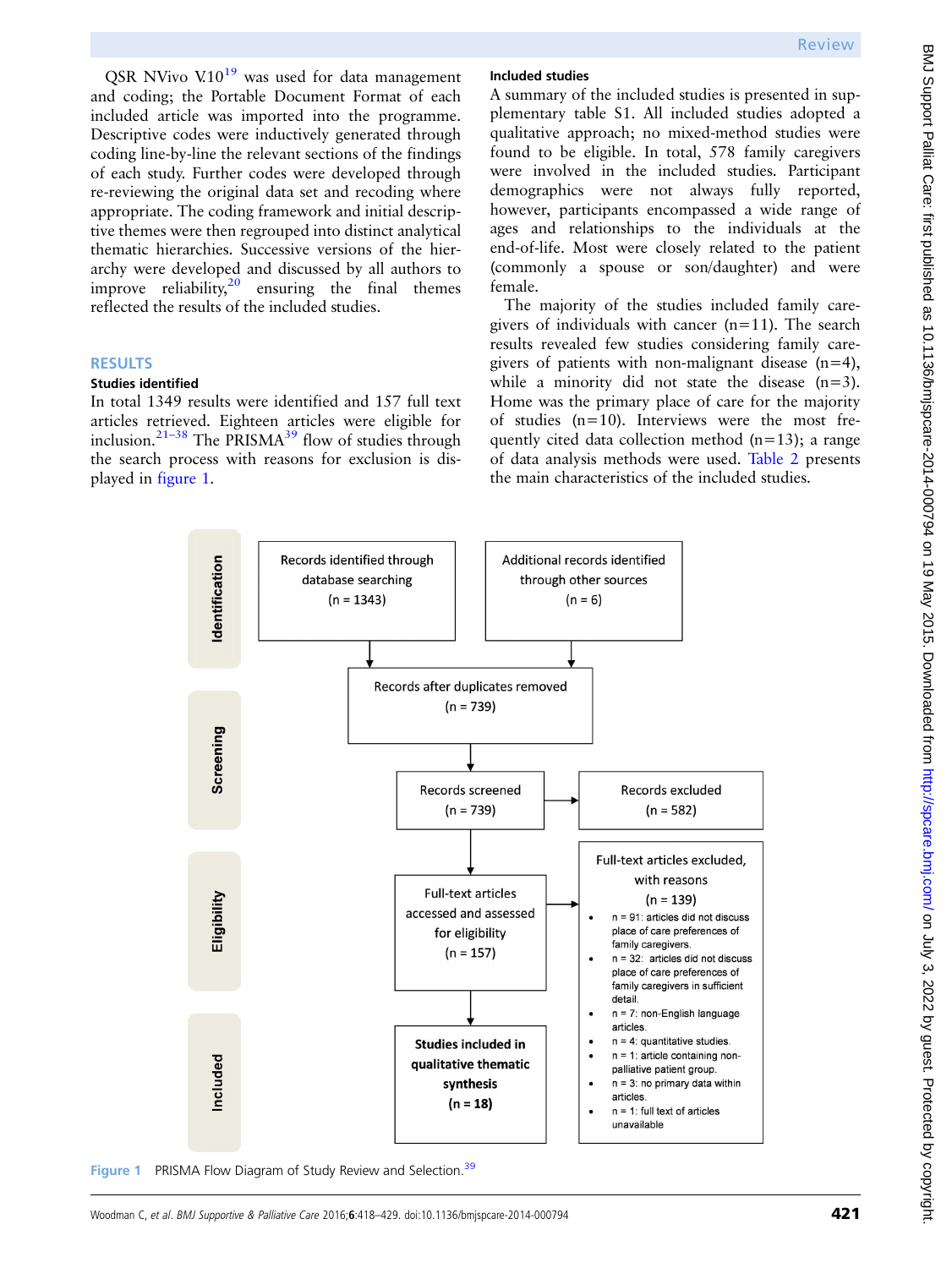<span id="page-4-0"></span>

| Table 2 Main characteristics of the included studies |
|------------------------------------------------------|
|------------------------------------------------------|

| <b>Characteristics</b>                                                 | <b>Variables</b>                                                                                                                                                                                                                           | <b>Number of studies</b>       | <b>Study references</b>                                                    |
|------------------------------------------------------------------------|--------------------------------------------------------------------------------------------------------------------------------------------------------------------------------------------------------------------------------------------|--------------------------------|----------------------------------------------------------------------------|
| Primary place of care                                                  | Home<br>Range (including home, hospital or hospice) or not explicitly stated<br>Community hospital                                                                                                                                         | 10<br>7                        | 22 25 27 29 31-33 35 37 38<br>21 24 26 28 30 35 36<br>23                   |
| Bereaved or current<br>family caregivers                               | Bereaved<br>Current<br>Both bereaved and current                                                                                                                                                                                           | 10<br>4<br>4                   | 22 23 25 - 31 37<br>21 33 35 38<br>24 32 34 36                             |
| Diseases of the relatives<br>of the participating<br>family caregivers | Advanced cancer<br>Motor-neurone disease<br>Range of diseases within study<br>Diseases not reported by study                                                                                                                               | 11<br>$\overline{2}$<br>2<br>3 | 21 25 - 28 30 31 35 - 38<br>24 32<br>23 34<br>22 29 33                     |
| Country of origin                                                      | Canada<br>Australia<br>UK<br>Sweden<br>China (Hong Kong)<br>Denmark<br>Singapore<br><b>USA</b>                                                                                                                                             | 5<br>3<br>3<br>3               | 25 33 - 35 37<br>21 24 28<br>23 32 36<br>27 29 38<br>30<br>31<br>26<br>22  |
| Data collection method                                                 | Interviews<br>Focus groups and interviews used in combination<br>Focus groups<br>Free-text questionnaire                                                                                                                                   | 13<br>3                        | 22 23 25 27 28 30 32-38<br>21 26 31<br>24<br>29                            |
| Data analysis method                                                   | Qualitative analysis<br>Thematic analysis<br>Interpretive, descriptive analysis<br>Constant comparative analysis<br>Hermeneutic approach<br>Grounded theory<br>Phenomenological approach<br>Combination of ethnography and grounded theory | 3<br>3<br>3                    | 21 23 29 31<br>24 26 32<br>25 35 37<br>30 34 38<br>27 33<br>36<br>28<br>22 |

## Quality of included studies

No differences in overall judgement of study quality were found between reviewers. Thirteen studies were found to be of high methodological quality<sup>21–25</sup> <sup>27</sup> <sup>29–34</sup> <sup>37</sup> and five of moderate methodological quality[.26 28 35 36 38](#page-10-0) No studies were found to be of low methodological quality (see online supplementary table S2).

### Thematic synthesis

Through descriptive and then analytical theme development, the findings were grouped into two broad themes: (1) preferences and perspectives of family caregivers regarding place of care at the end-of-life; (2) impact of caregiving on family caregivers ([figure 2\)](#page-5-0).

Family caregivers' preferences surrounding place of care, and the perspectives shaping these preferences were often discussed together and are, therefore, considered within the same theme. While this review did not specifically aim to describe the impact that the place of care had on family caregivers, extensive data emerged, informing Theme 2.

Each quotation used is followed by a description of the origin of the quotation. Where details of demographics are omitted, this is due to these details being unreported within the study from which the quotation originates.

Theme 1: preferences and perspectives of family caregivers regarding place of care

## Place of care

Sixteen studies reported the home as family caregivers' preferred place of care.<sup>[21 22 24](#page-10-0)-31 [33](#page-10-0)-38</sup> Facilitating home care was recognised as an achievement by family caregivers.<sup>25</sup> <sup>27</sup> <sup>30</sup> <sup>33</sup> However, family caregivers in 11 studies recognised and discussed the emotional cost of caregiving,  $2^{2}$  24 26 27 29 31–33 [35 37 38](#page-10-0) with accounts of deteriorating relationships and family conflict:<sup>25</sup> <sup>27</sup> <sup>32</sup> <sup>34-36</sup>

''When he sees me crying, he just gets mad at me [and says], 'what the hell's the matter with you? It's not you that's got this problem, it's me'."[35](#page-10-0)

(Current female caregiver, wife caring for her husband with cancer at home)

Family caregivers reported how the overwhelming emotional and physical burdens of providing home care often led to admission into formal care settings. However, while the situations of patients and their family caregivers changed, family caregivers often reported how their preferences relating to place of care had not changed; instead they simply felt unable to cope at home any longer. $31$   $33-3$ 

Some family caregivers preferred their relatives to be cared for in a hospice; admission allowed them to connect emotionally with their relatives, without the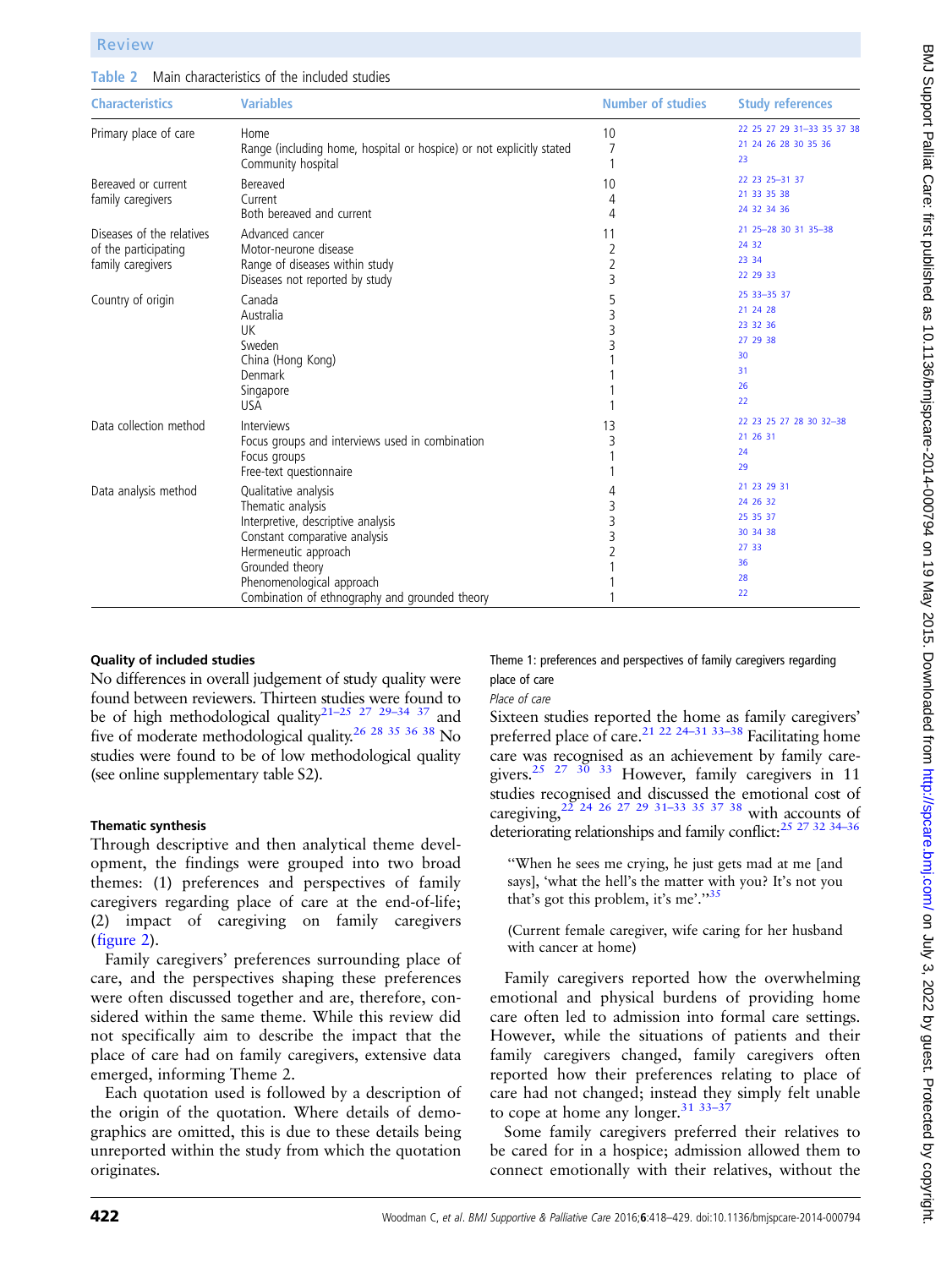<span id="page-5-0"></span>

Figure 2 Main themes and sub-themes identified through thematic synthesis.<sup>[17](#page-10-0)</sup>

distraction of providing physical care.<sup>[24](#page-10-0)</sup> Family caregivers compared their perceptions of hospital and hospice care:  $34^{36}$  $34^{36}$  they were totally different,  $34$ (family caregiver, caring for their father at home) with hospices preferred.<sup>[34 36](#page-10-0)</sup> Even if family caregivers preferred home care, hospice services were considered a lifeline,<sup>[36](#page-10-0)</sup> (female caregiver; wife caring for her husband with advanced cancer, providing care at home) inspiring the confidence to continue caring at home.

Location preferences could change over time from home to hospital, particularly if distressing symptoms made home care difficult.<sup>[3 6](#page-9-0)</sup> Hospital was often described as an unsuitable palliative care environment,  $34 \times 36 \times 38$  $34 \times 36 \times 38$  often due to its impersonal nature.  $34$ However, one study<sup>[23](#page-10-0)</sup> evaluated the palliative care provision of small community hospitals, reporting family caregivers preferred this location due to the quality and personal nature of care provided:

"When I went to [community hospital] they all recognised me and at least would say ''hullo'' or ''he's such and such today''…so I was connecting with them… And I know they were all little things, but the little things are the important things." [23](#page-10-0)

(Bereaved female family caregiver; wife of a male patient who was cared for within a community hospital)

Two studies discussed respite care and differing opinions emerged.[32 38](#page-10-0) While some family caregivers preferred not to leave their relatives, others described

respite care as valuable;  $32 \times 38$  they enabled care at home to be facilitated for longer:  $32$ 

"They did take him into (hospice) when I was exhausted. That was wonderful and that took a load off my mind."[32](#page-10-0)

(Bereaved female former caregiver, caring for an individual with motor-neurone disease)

Lack of knowledge about palliative care service provision was evident in three studies.[22 32 38](#page-10-0) This related to accessing support services, $32$  the existence of palliative home support $38$  and hospice involvement in palliative care. $22$  One study reported perceptions surrounding hospice improved if family caregivers used their services; participants went from viewing hospices as a place of suffering to a compassionate place of care. $36$ 

## Decision-making regarding place of care

Family caregivers described helping to decide place of care for their relatives.<sup>21</sup> <sup>24</sup> <sup>33</sup> <sup>34</sup> Shared decisionmaking was preferred; $21$  improving communication eased caregiving burdens:

"My mother wanted to be at home but I needed her to know that I had limits to what I could do…And the nurse helped us to see that this was kind of a back and forth process and that the decision didn't have to be a final decision. So, in the end, we both felt good about her being at home...We still do<sup>[34](#page-10-0)</sup>

(Male family caregiver; son caring for his mother at home)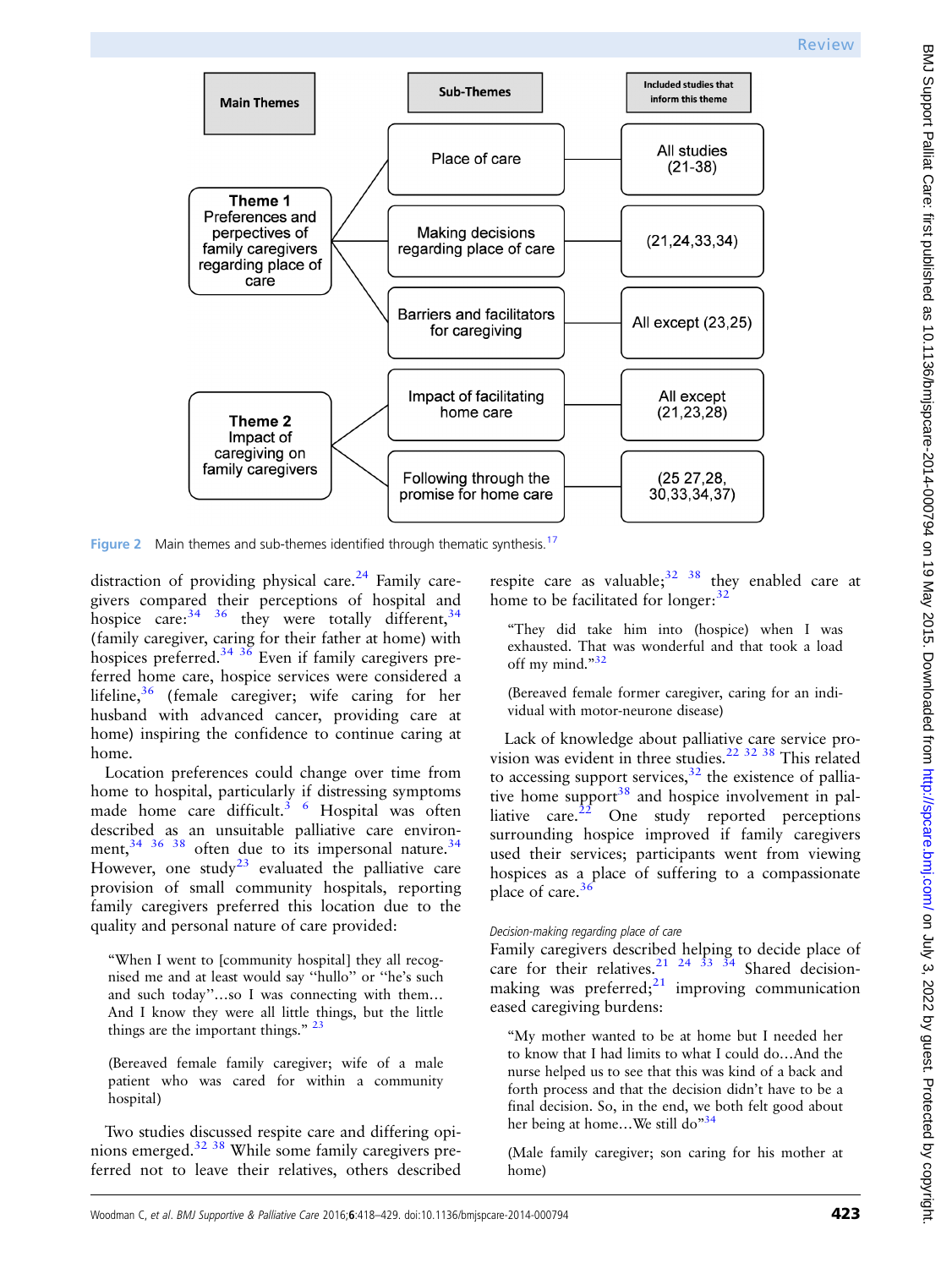Preferences for home care were determined by a range of factors. Thirteen studies reported positive perspectives of home care, shaping and determining a preference for this location.<sup>[22](#page-10-0)</sup> <sup>24–30</sup> <sup>33–36</sup> Caregiving was described as meaningful<sup>[22](#page-10-0)</sup> (bereaved female caregiver; wife who cared for her husband at the end-of-life) and a privilege, $27$  (bereaved male caregiver; husband caring for his wife at home who had lung cancer), with the home being where optimum care took place:<sup>[22 24 25](#page-10-0)</sup>

"They probably could not have done any more in the hospital for him than I did."[22](#page-10-0)

(Bereaved female caregiver)

Family caregivers described facing expectations from their relatives<sup>[27 30 32 34 38](#page-10-0)</sup> and  $HCPs^{27}$  $HCPs^{27}$  $HCPs^{27}$  to take on the caring role to ensure that home would be the place of care if this was the wish of the patient. One study reported how there was little consideration of the needs of the family caregivers by  $HCPs$ .<sup>[27](#page-10-0)</sup> Six studies found that participants reported feeling internalised obligations to facilitate care at home; it was a *moral duty*<sup>[30](#page-10-0)</sup> (bereaved male caregiver; husband caring for his wife with advanced cancer, caring at home) or *promise*,  $24 \times 27 \times 30 \times 33-35$  (female caregiver; wife caring for her husband at home<sup>[34](#page-10-0)</sup>) made as families look after themselves $35$  (current family caregiver of an individual with cancer, providing care at home). Feeling obligated to provide care left caregivers with little choice but for home to be the place of care [27 34 35 38](#page-10-0)

One study, undertaken with current and bereaved caregivers, found bereaved caregivers often reported that they had no choice but to care at home. Current caregivers were more likely to express preferences for home care; ensuring that their relatives did not feel a burden was important.<sup>[34](#page-10-0)</sup> Family caregivers reported feeling that their own preferences were unimportant, often ignoring them to facilitate the patient's preferences:  $^{22}$  $^{22}$  $^{22}$ 

"If I had my druthers, she would have been in the hospital, but she asked that she not go to the hospital. And like I say you should treat a terminal patient how they want to be treated." $^{22}$  $^{22}$  $^{22}$ 

(Bereaved female caregiver)

Preferences surrounding other places of care varied with local care provision. If acceptable alternatives to home care were available, participants would consider them a possible care location.<sup>[34 36](#page-10-0)</sup> The availability of local palliative care services could thus facilitate or hinder caregiving; further barriers and facilitators are discussed next.

## Facilitators and barriers to caregiving

Participants in nine studies described factors that they felt made caregiving at home easier.<sup>26–29</sup> <sup>31–35</sup> A

resilient personality<sup>[35](#page-10-0)</sup> or strength within yourself<sup>[22](#page-10-0)</sup> (bereaved female caregiver, daughter who had cared for her mother at the end-of-life) eased caregiving. Good family relationships,  $34 \times 35$  knowing that their relative was appreciative of the care received<sup>26 35</sup> and feelings of reciprocity<sup>[35](#page-10-0)</sup> also helped family caregivers cope.

Participants in 15 studies described their need for support, which was often discussed in relation to home care.<sup>[21 22 24 27](#page-10-0)–38</sup> Support, though not always attained or expected, $32 \frac{37}{38}$  was valued when offered. Support was especially appreciated when making the decision to care,  $34$  discussing the future  $32$  and when caring at home.<sup>[37](#page-10-0)</sup> Family caregivers reported how informal support networks were of immense help. Both emotional support and practical help were considered valuable.<sup>33</sup><sup>33</sup>

Formal support from health services and HCPs was repeatedly described as being of great importance to family caregivers,  $35$  providing security  $31$  to enable care to continue to take place at home. Provision of information was also felt to be important, including how to physically care and the supportive care services available. $35$  Family caregivers reported that practical relationships with formal support networks, often through visits by HCPs, $31$  promoted a distribution of responsibility for the physical caring of individuals at the end-of-life, $^{27}$  enabling patients to be cared for at home for longer. Additionally, a sense that HCPs were involved in supporting the family as a whole was considered beneficial, be it through facilitating communication surrounding end-of-life issues between relatives $34$  or visiting family caregivers postbereavement.<sup>[31](#page-10-0)</sup>

Overall, support (both formal and informal) had a substantial impact on family caregivers' ability to cope with the caregiving role:

"You feel like there is somebody there if you need them...I think that makes it quite a lot [of difference to my coping]...It's a security more than anything. $^{35}$  $^{35}$  $^{35}$ 

(Current family caregiver, caring for a man with cancer at the end-of-life, providing care at home)

Seven studies explored family caregivers' perspectives on what made home care more difficult.<sup>27</sup>  $31-35$  [37](#page-10-0) Participants reported difficulties when they were unpre-pared for, or could no longer cope with, home care.<sup>[27 31](#page-10-0)</sup> Family caregivers reported that when they had little choice but to facilitate care at home, with little or no discussion surrounding their own needs and preferences, caregiving was unduly burdensome.<sup>[34](#page-10-0)</sup>

Difficulties surrounding providing care at home were increased through failures in family caregivers' informal and formal support networks.[32 34 37](#page-10-0) Family caregivers reported how feeling failed by close friends who were uncomfortable with the realities of dying increased their caregiving burden,  $35$  as did a lack of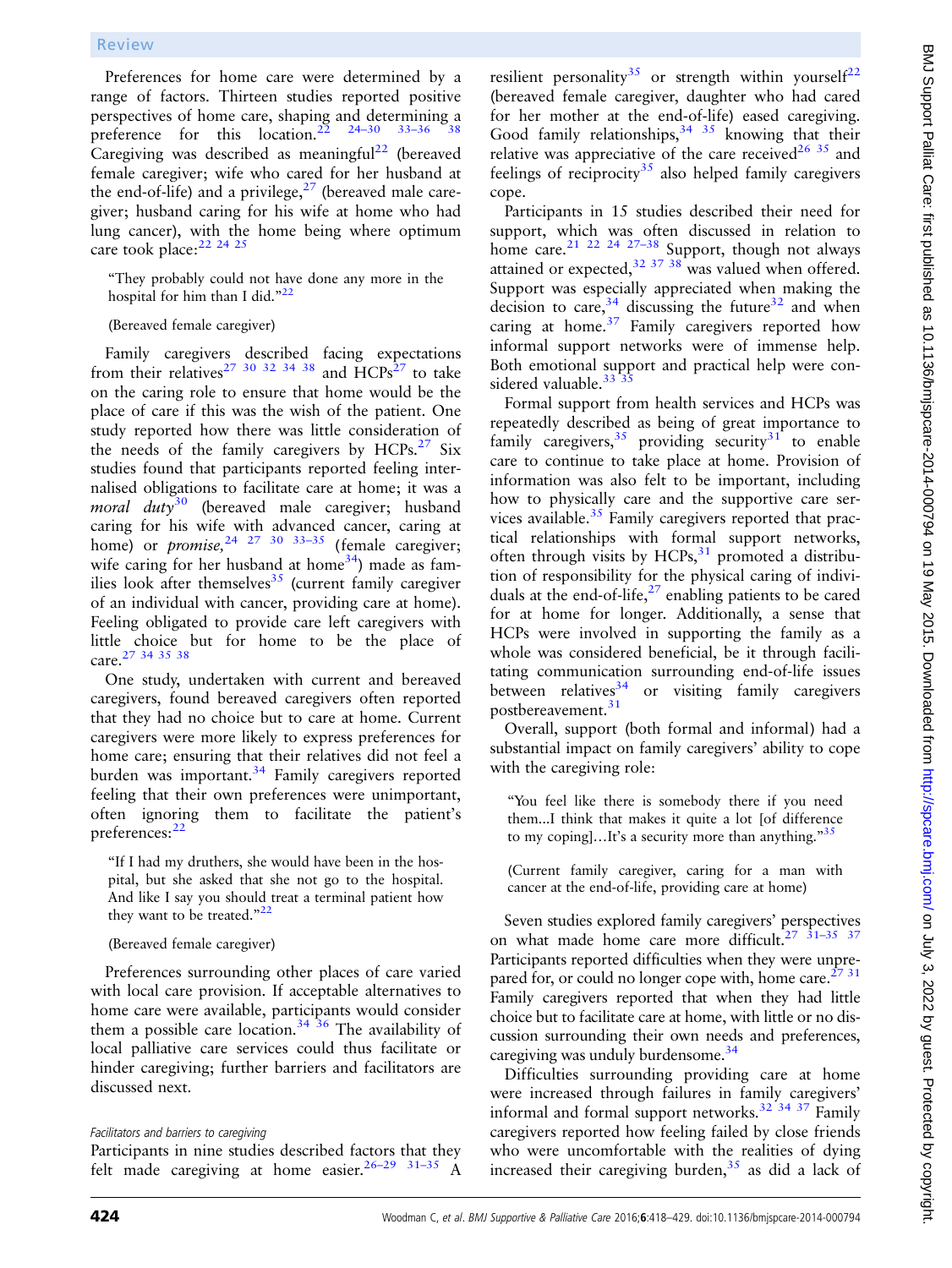support from HCPs. $32 \frac{37}{10}$  Interestingly, one study reported heterogeneity in the perspectives of family caregivers on the provision of support.<sup>35</sup> While participants reported that formal support eased the caregiving role, one family caregiver described how an over-abundance of support gave the care provided by HCPs an impersonal aspect, increasing the caring burden:

"It was so many names, so many new people coming and going...So on one hand, you're wanting people, [but] on another hand, you just want to be left alone"[35](#page-10-0)

(Current family caregiver of a patient with cancer, providing care at home)

## Theme 2: impact of caregiving on family caregivers Impact of facilitating home care

Participants in the included studies described how caregiving had a positive impact, allowing them to demonstrate love for their relative.<sup>22</sup>  $^{24}$  30 33 36 Experiencing the illness trajectory together was beneficial,  $26$  allowing families to feel a greater sense of 'togetherness':<sup>[27](#page-10-0)</sup>

"I spent the last 3 months with him...that to me was fantastic; to be able to spend total time with him, the journey with him"<sup>[26](#page-10-0)</sup>

(Bereaved family caregiver of a male patient with advanced cancer)

Family caregivers also reported negative consequences of caring for relatives at home. There was little escape from the caregiving role: $2<sup>9</sup>$  the meaning of 'home' changed,<sup>[29 32 35](#page-10-0)</sup> becoming an impersonal and medicalised environment.<sup>[29](#page-10-0)</sup> Family caregivers described feeling ignored and alone,  $27 \frac{29}{32}$  32 33 especially when they felt palliative care services over-looked their role in providing care.<sup>[27](#page-10-0)</sup> The consequences of this sense of isolation could be devastating:

"Nobody comes to see you and says how are you managing, you just get on with it, and then something, you flip and you've got to realise you can't manage" $3<sup>32</sup>$  $3<sup>32</sup>$  $3<sup>32</sup>$ 

(Bereaved female caregiver caring for an individual with motor-neurone disease)

### Following through the promise for home care

Great significance was placed on caring for relatives at home until death by family caregivers.<sup>22</sup> <sup>25</sup> <sup>27</sup> <sup>30</sup> <sup>34-37</sup> Managing or failing to do so greatly affected family caregivers, both before and after bereavement.

Seven studies described family caregivers' views on the impact of facilitating a desired home death. Participants in six included studies reported feelings of accomplishment[.27 28 30 31 33 37](#page-10-0) One study considered how facilitating home care positively impacted on the bereavement experience:<sup>[25](#page-10-0)</sup>

"The positive being the no regrets, the no guilt. I can't imagine going through a grieving period like I'm going through feeling guilty."<sup>2</sup>

(Bereaved family caregiver, who had cared for a patient with advanced cancer at home)

The failure of some family caregivers to facilitate a desired home death had a substantial negative impact on family caregivers,  $28\frac{31}{31}$   $33\frac{37}{37}$  and could negatively affect the bereavement experience.<sup>[37](#page-10-0)</sup> The language used by participants centred around ideas of failure<sup>[34 37](#page-10-0)</sup> and guilt<sup>[34](#page-10-0)</sup> (female caregiver; wife caring for her husband with cancer at home):

"I felt like I failed him. I still feel that way. We've been together almost, well, 49 years. And the one thing, I mean he didn't ask much of me, and I couldn't do it [softly crying.] $^{37}$  $^{37}$  $^{37}$ 

(Bereaved female caregiver; wife caring for her husband with advanced cancer)

## **DISCUSSION**

This systematic review explores the preferences and perspectives of family caregivers surrounding place of care for their relatives at the end-of-life. The majority of included studies considered home as the place of care; many family caregivers within the studies wanted to provide care at home. However, some family caregivers reported caring at home through a sense of obligation: this obligation had various origins, be it through assumptions by patients or by HCPs, or could result from the moral code of the family caregiver themselves. Few studies described the preferences of family caregivers regarding other places of care, or included participants whose relatives had non-malignant disease. Family caregivers supported in their role (by HCPs and informal support) reported a largely positive home care experience.

Home as the place of care was the focus of the included studies. Home was also widely discussed in other systematic reviews considering patient preferences for place of end-of-life care. $4/6$  The idea that home is the optimum place for end-of-life care has developed over time, $5\frac{40.41}{40}$  $5\frac{40.41}{40}$  and is also observed in non-palliative care situations.[42](#page-10-0) Government policy now states that patients should be supported to die at home if this is their preference,  $3^{3}$  $3^{3}$  [43](#page-10-0) as does third sector guidance. $1 \t11$  $1 \t11$  Home death has been described as having the potential to be both the best and worst experience.<sup>[2](#page-9-0)</sup> Our systematic review revealed positive and negative perspectives and experiences of caregiving at home; home as the place of care at the end-of-life may not be appropriate for all families,<sup>[2](#page-9-0)</sup> despite many family caregivers in the included studies attributing immense importance to facilitating home care.<sup>[22 25 27 30](#page-10-0) 34-[37](#page-10-0)</sup> It may be that family caregivers are less likely to prefer home care to patients at the end-of-life. $2^{44}$  $2^{44}$  This was not an explicit finding across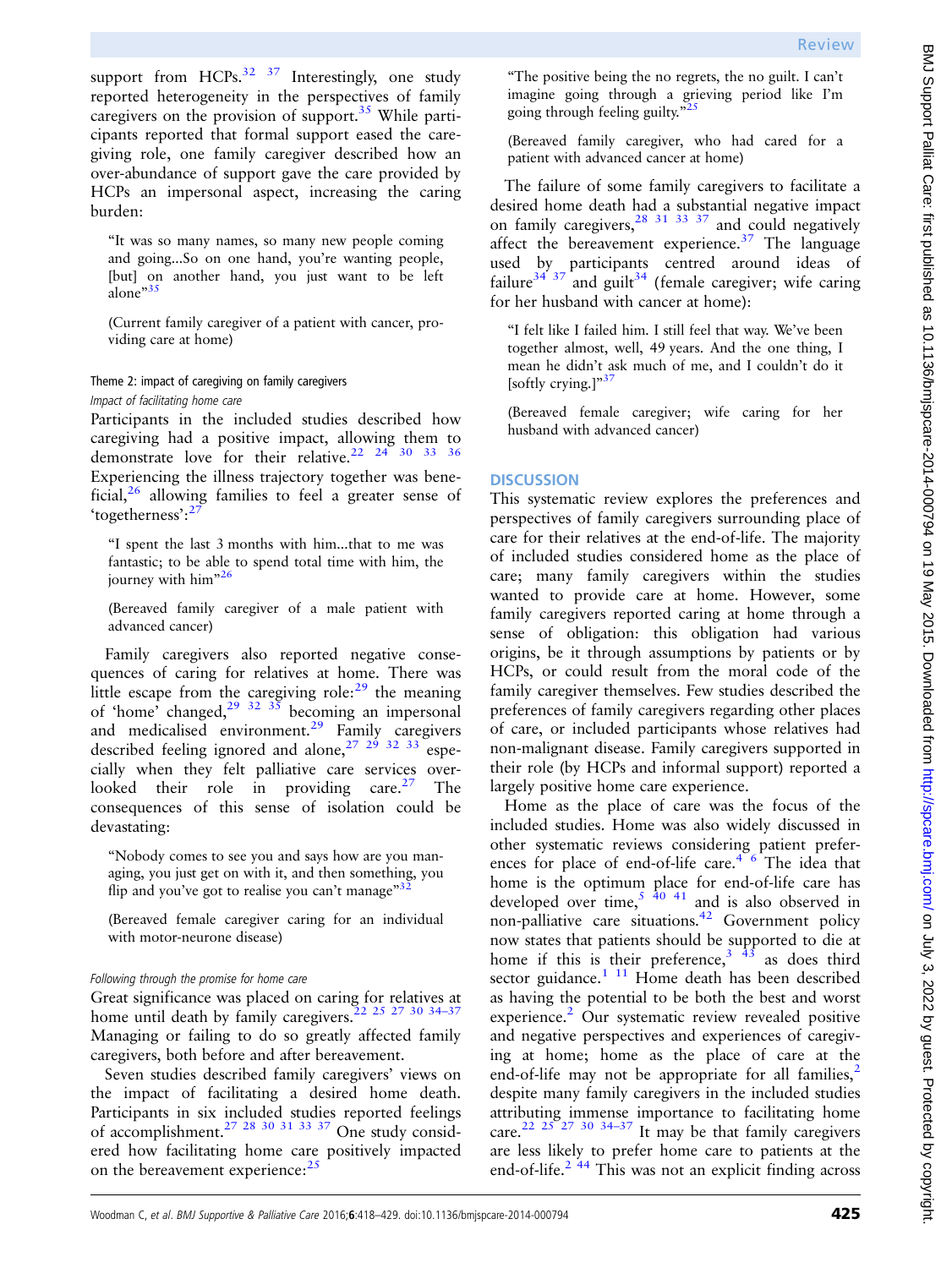the studies included in our review: few family caregivers reported a preference for a care location other than the home. However, a participant within one of the included studies in our review explained how her preferences surrounding place of care differed to those of her relative; while this family caregiver preferred a hospital setting, her relative wished to be cared for within the home.<sup>22</sup> Care did take place within the home: the family caregiver reported feeling as having no option but to follow the wishes of her relative at the end-of-life. $^{22}$  $^{22}$  $^{22}$  It could be argued that other bereaved caregivers who reported little choice but to care at home<sup>[34](#page-10-0)</sup> and participants whose preferences for home care were based in a sense of obliga- $\frac{1}{24}$   $\frac{27}{27}$  30 32-35 [38](#page-10-0) may not have truly preferred the location of care to be the home.

Issues surrounding preference for place of care have been described as oversimplified.<sup>[41](#page-10-0)</sup> Patients' and family caregivers' preferences may change over time,<sup>[5](#page-9-0)</sup> with potentially different preferences surrounding place of care and place of death.<sup>[15](#page-10-0)</sup> While this review found that the location patients received care in varied over time (typically moving from home to hospital), this was rarely to do with a change in preferences of either patient or caregiver, but was often a result of the family caregiver being unable to cope in the caregiving role.<sup>31 33–37</sup> However, for some family caregivers in this review, the preferred place of care was different to the preferred place of death; hospice admission at the end-of life was seen as a positive outcome.[24](#page-10-0)

A previous systematic review has reported that patients and their family caregivers have a range of unmet needs at the end-of-life, including those relating to communication, psychosocial issues and a sense of isolation. $45$  This was recognised in our systematic review; family caregivers described feeling unprepared $^{34}$  $^{34}$  $^{34}$  and unsupported, $^{27}$   $^{29}$   $^{32}$   $^{33}$  often leading to hospital admission, $31 \frac{33-37}{7}$  meaning the desired place of death of both patient and caregiver was not achieved. Admissions due to social rather than medical causes have long been recognised as an issue within both palliative care<sup>[40](#page-10-0)</sup> and elderly care.<sup>[46](#page-10-0)</sup> It is recommended that caregivers should be made aware of the commitment and burdens of caregiving before agreeing to provide end-of-life care, $<sup>1</sup>$  $<sup>1</sup>$  $<sup>1</sup>$  and that support</sup> services are available for family caregivers: $\frac{2}{1}$  $\frac{2}{1}$  $\frac{2}{1}$  this is necessary to avoid these crises and negative effects on patients and caregivers as far as possible. It is thus imperative for HCPs to assess the needs of caregivers caring for patients at the end-of-life and for appropriate support to be provided. In Australia, the completion of the Needs Assessment Tool-Caregiver (NAT-C) and a general practice toolkit was found to reduce pre-existing carer anxiety, and improve the physical well-being of non-anxious caregivers, in a randomised controlled trial.[47](#page-10-0) Furthermore, in the UK the Carer Support Needs Assessment Tool (CS-NAT) has been

developed to assess caregivers' unmet needs,<sup>[48](#page-10-0)</sup> and tested for face, content and criterion validity.<sup>[49](#page-11-0)</sup>

Patients also recognise the burden of facilitating care; desiring not to be a burden is an oft-cited reason for patients to prefer care in places other than the home.<sup>2</sup> <sup>4 6</sup> <sup>15</sup> <sup>50</sup> Our review found that open discussions surrounding place of care and the burden of caregiving were appreciated,  $34$  and allowed these issues surrounding the burden of caregiving to be addressed. Advance Care Planning $51$  documents are used by HCPs as part of the Gold Standards Framework guidelines developed by the National Health Service End of Life Strategy in England to facilitate these discussions. $^{43}$  $^{43}$  $^{43}$  However, caution is needed: HCP-led discussions using these documents can increase family caregivers' sense of obligation to care for their relative.<sup>[2](#page-9-0)</sup> This was found within our review; participants reported how they felt further obligation to care, as HCPs assumed that care would take place at home. $27$  Family caregivers would be perhaps better served by HCPs making no assumptions, and recognising that different family units have different preferences and needs.

Overall the studies reported a balanced view of caregiving, with many highlighting family caregivers' preferences for home care and the positive and negative aspects of this choice, which were often in vivid detail.<sup>24–27</sup> <sup>29–33</sup> <sup>35</sup> <sup>37</sup> <sup>38</sup> This balanced viewpoint from family caregivers makes it unlikely that family caregivers were simply reporting an idealised notion of home as the place of care. Two of the studies reported how family caregivers described originally having an idealised notion of home care, but how this dissipated when the realities of caring became evident.[34 37](#page-10-0) Interestingly, the only study that reported family caregivers who idealised the notion of home care were those who were unable to care for the dying individual at home at all, or only for short periods. $28$ It could be inferred that once family caregivers had prolonged experience of the challenges of home care, they were very unlikely to give an idealised account of the home as the place of end-of-life care.

## Strengths and limitations

To the best of our knowledge, this is the first systematic review exclusively considering qualitative research focusing on family caregivers' perspectives surrounding place of care for palliative patients. The review methodology was comprehensive, with systematic searching of multiple resources. Rigorous eligibility criteria were applied, ensuring included studies fully considered the perspectives of family caregivers relating to place of care. Synthesis of the findings of 18 studies that varied in situation, population and circumstance allowed identification of themes and con- $cepts<sup>17</sup>$  $cepts<sup>17</sup>$  $cepts<sup>17</sup>$  present across sociocultural structures.

As the findings of this review are based on the researchers' interpretation of the included studies,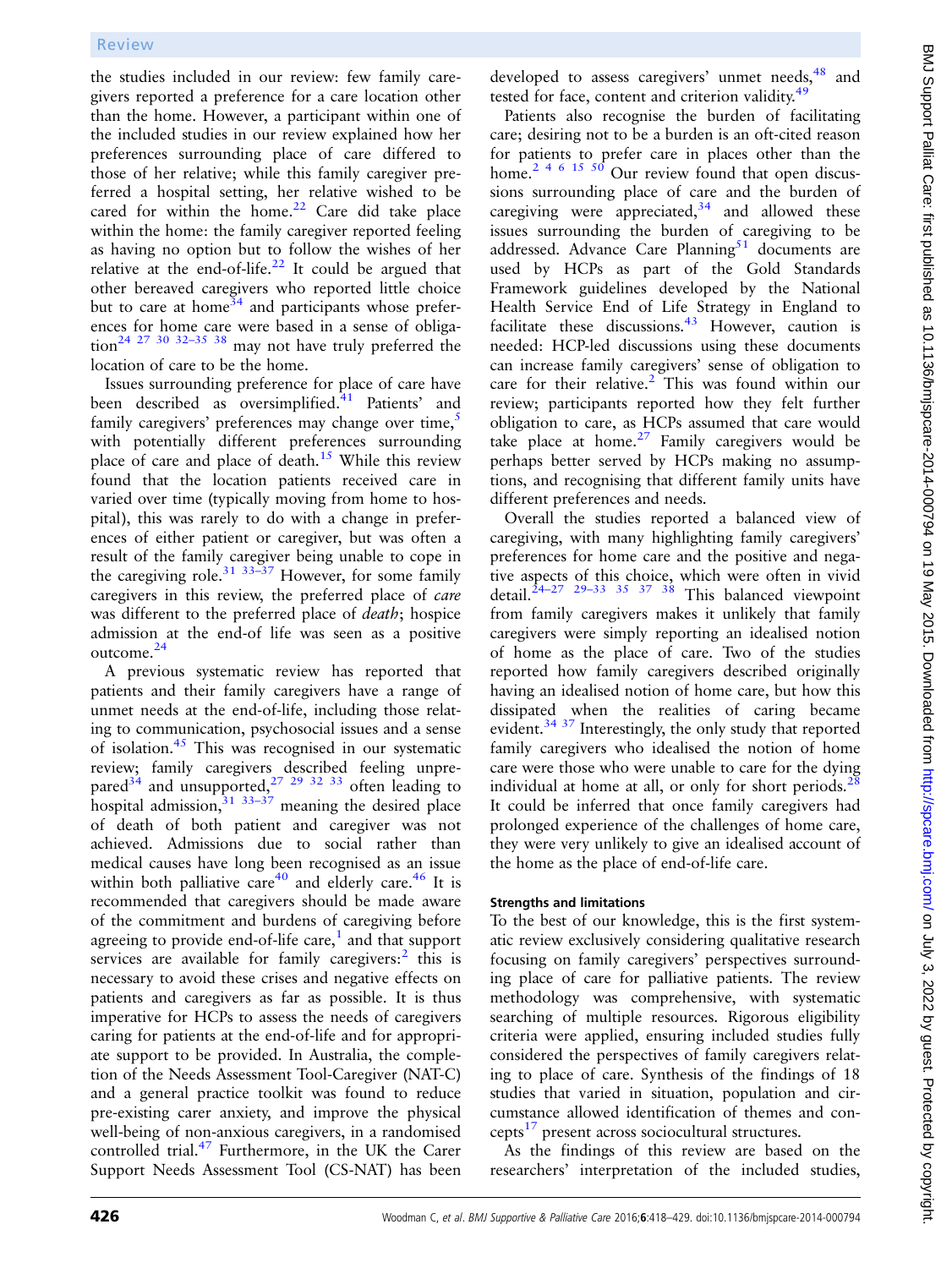<span id="page-9-0"></span>there may be some 'subjective bias'.<sup>[52](#page-11-0)</sup> However, the reliability of these findings is enhanced by the iterative emergence of the themes throughout the analysis process, and through discussion between three reviewers.[20](#page-10-0) The transferability of the review is limited by the nature of the included studies: most consider family caregivers of advanced patients with cancer and discuss preferences surrounding home care; this identified deficit in the current literature can be considered a finding in itself.

## Implications for policy and practice

Patients' and family caregivers' preferences need to be considered when forming policy and guidelines for practice; it is clear from this review and previous work4–<sup>6</sup> that many patients and family caregivers desire end-of-life care to take place in the home. If care is to take place at home, then appropriate support mechanisms for patients and caregivers need to be in place. $53$  While of immense value to family caregivers, HCPs providing physical help with caregiving is not enough. HCPs also need to facilitate open discussions surrounding the feasibility of caring for a loved one at home, without increasing the sense of obligation that family caregivers report feeling.

As this review has shown that preferences surrounding place of care vary with local provision, enduring equitable provision of support and further options for places of care may allow family caregivers to state preferences for other locations of care. This would allow the preferences and perspectives of patients and their family caregivers to be considered, making it more likely that the end of life trajectory is a more positive experience for both patients and their family caregivers.

### Conclusions and future directions

Family caregivers' preferences for locations for place of care for relatives at the end-of-life, other than the home, need further consideration. Preferences of family caregivers would appear to surround the desire to follow their relative's wishes and thus facilitate care at home. However, other places of care are infrequently considered. As many family caregivers reported their preferences for home to be related to a feeling of obligation, further research would be useful to consider whether these 'obligated preferences' are 'true' preferences, and if so, how best to support family caregivers through these difficult (and often conflicting) emotions. Additionally, exploration of the needs and preferences of family caregivers whose relatives have non-malignant disease is needed, particularly as it is known that these patients are less likely to receive end-of-life care at home.<sup>6</sup> HCPs and other service providers should be made aware of these preferences and the perspectives which shape them, to allow further understanding of the role of the family caregiver and ensure appropriate help and support are

provided, thus improving end-of-life experiences for families as a whole. Furthermore, while primary research has identified barriers and facilitators to providing palliative care at home, $34$  systematically collating and reviewing the literature on this topic would allow palliative care support services to be targeted to more specifically support family caregivers. This could ensure that family caregivers can continue to support their relatives at home, if this is theirs and their relative's preferred place of care.

Twitter Follow the Marie Curie Palliative Care Research Centre at [@MCPCRCCardiff](http://twitter.com/MCPCRCCardiff)

Acknowledgements The authors thank Mala Mann from the Cardiff University Systematic Review Network for her help in developing the search strategy.

Contributors CW was responsible for managing the project, undertook the systematic search, analysed the data and drafted the manuscript. JB and SS were responsible for the overall study conception and study design, analysed the data and drafted the manuscript. All authors approved the final manuscript.

Funding This study was undertaken as part of lead author's research project for her intercalated BSc in Clinical Epidemiology at Cardiff University. This work was supported by Marie Curie Cancer Care core grant funding to the Marie Curie Palliative Care Research Centre, Cardiff based at Cardiff University School of Medicine (grant reference MCCC-FCO-14-C). Dr Stephanie Sivell's post is supported by Marie Curie Cancer Care core grant funding (grant reference MCCC-FCO-14-C). During the completion of the project, Dr Jessica Baillie was funded by National Institute for Health Research (NIHR) Health Technology Assessment (HTA) clinical trial (ALICAT ref. 10/145/01).

#### Competing interests None.

Provenance and peer review Not commissioned; externally peer reviewed.

Open Access This is an Open Access article distributed in accordance with the Creative Commons Attribution Non Commercial (CC BY-NC 4.0) license, which permits others to distribute, remix, adapt, build upon this work noncommercially, and license their derivative works on different terms, provided the original work is properly cited and the use is non-commercial. See: [http://creativecommons.org/licenses/by](http://creativecommons.org/licenses/by-nc/4.0/)[nc/4.0/](http://creativecommons.org/licenses/by-nc/4.0/)

## **REFERENCES**

- 1 Marie Curie Cancer Care. Committed to carers: supporting carers of people at the end of life, 2012.
- 2 Payne S. EAPC Task force on family carers. White Paper on improving support for family carers in palliative care: part 1. Eur J Palliat Care 2010;17:238–45.
- 3 Department of Health. End of Life Care Strategy: promoting high quality care for adults at the end of their life. Department of Health, 2008.
- 4 Gomes B, Calanzani N, Gysels M, et al. Heterogeneity and changes in preferences for dying at home: a systematic review. [BMC Palliat Care](http://dx.doi.org/10.1186/1472-684X-12-7) 2013;12:7.
- Higginson IJ, Sen-Gupta GJ. Place of care in advanced cancer: a qualitative systematic literature review of patient preferences. [J Palliat Med](http://dx.doi.org/10.1089/jpm.2000.3.287) 2000;3:287–300.
- 6 Murtagh F, Bausewein C, Petkova H, et al. Understanding place of death for patients with non malignant conditions: a systematic literature review. Final report. NIHR Service Delivery and Organisation Programme: National Institute for Health Research, 2012.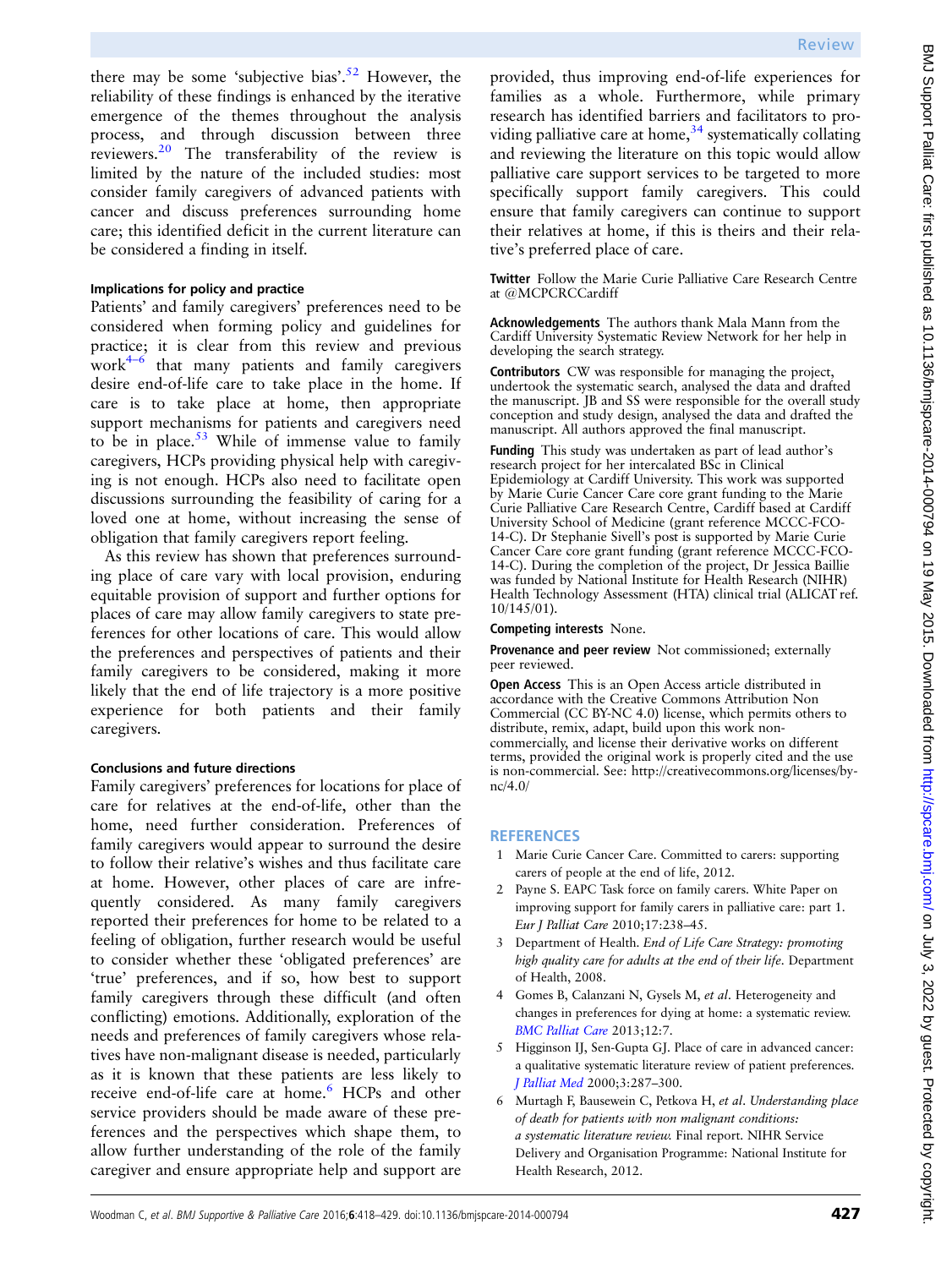### <span id="page-10-0"></span>Review

- 7 Gomes B, Higginson IJ. Factors influencing death at home in terminally ill patients with cancer: systematic review. [BMJ](http://dx.doi.org/10.1136/bmj.38740.614954.55) 2006;332:515–21.
- 8 Cracknell R. Key Issues for the new parliament: the aging population. House of Commons Library Research, 2010.
- 9 ONS. Statistical bulletin: deaths registered in England and Wales (Series DR). Series DR, 2012.
- 10 Carers UK. Policy briefing May 2014: facts about carers. London, 2014.
- 11 Macmillan Cancer Support. Always there? The Impact of the End of Life Care Strategy on 24/7 community nursing in England, 2010.
- 12 Gomes B, Calanzani N, Curiale V, et al. Effectiveness and cost-effectiveness of home palliative care services for adults with advanced illness and their caregivers. Cochrane Database Sys Rev 2013;6:Cd007760.
- 13 Gao W, Ho YK, Verne J, et al. Changing patterns in place of cancer death in England: a population-based study. [PLoS Med](http://dx.doi.org/10.1371/journal.pmed.1001410) 2013;10:e1001410.
- 14 Gomes B, Calanzani N, Higginson IJ. Reversal of the British trends in place of death: time series analysis 2004–2010. [Palliat](http://dx.doi.org/10.1177/0269216311432329) [Med](http://dx.doi.org/10.1177/0269216311432329) 2012;26:102–7.
- 15 Agar M, Currow DC, Shelby-James TM, et al. Preference for place of care and place of death in palliative care: are these different questions? [Palliat Med](doi:10.1177/0269216308092287) 2008;22:787–95.
- 16 Gysels M, Shipman C, Higginson IJ. Is the qualitative research interview an acceptable medium for research with palliative care patients and carers? [BMC Med Ethics](http://dx.doi.org/10.1186/1472-6939-9-7) 2008;9:7.
- 17 Thomas J, Harden A. Methods for the thematic synthesis of qualitative research in systematic reviews. [BMC Med Res](http://dx.doi.org/10.1186/1471-2288-8-45) [Methodol](http://dx.doi.org/10.1186/1471-2288-8-45) 2008;8:45.
- 18 Critical Appraisal Skills Programme. 10 questions to help you make sense of qualitative research. 2013. [http://media.wix.com/](http://media.wix.com/ugd/dded87_951541699e9edc71ce66c9bac4734c69.pdf) [ugd/dded87\\_951541699e9edc71ce66c9bac4734c69.pdf](http://media.wix.com/ugd/dded87_951541699e9edc71ce66c9bac4734c69.pdf)
- 19 NVivo qualitative data analysis software. 10th edition [program], 2012.
- 20 Pope C, Ziebland S, Mays N. Qualitative research in health care. Analysing qualitative data. [BMJ](http://dx.doi.org/10.1136/bmj.320.7227.114) 2000;320:114–16.
- 21 Clayton JM, Butow PN, Arnold RM, et al. Discussing end-of-life issues with terminally ill cancer patients and their carers: a qualitative study. [Support Care Cancer](http://dx.doi.org/10.1007/s00520-004-0759-2) 2005;13:589–99.
- 22 Enyert G, Burman ME. A qualitative study of selftranscendence in caregivers of terminally ill patients. [Am J](http://dx.doi.org/10.1177/104990919901600207) [Hosp Palliat Care](http://dx.doi.org/10.1177/104990919901600207) 1999;16:455–62.
- 23 Hawker S, Kerr C, Payne S, et al. End-of-life care in community hospitals: the perceptions of bereaved family members. [Palliat Med](http://dx.doi.org/10.1191/0269216306pm1170oa) 2006;20:541-7.
- 24 Herz H, McKinnon PM, Butow PN. Proof of love and other themes: a qualitative exploration of the experience of caring for people with motor neurone disease. [Prog Palliat Care](http://dx.doi.org/10.1179/096992606X146354) 2006;14:209–14.
- 25 Koop PM, Strang VR. The bereavement experience following home-based family caregiving for persons with advanced cancer. [Clin Nurs Res](http://dx.doi.org/10.1177/1054773803012002002) 2003;12:127–44.
- 26 Lee GL, Woo IMH, Goh C. Understanding the concept of a good death among bereaved family caregivers of cancer patients in Singapore. Palliat Support Care 2012;11:37–46.
- 27 Linderholm M, Friedrichsen M. A desire to be seen: family caregivers' experiences of their caring role in palliative home care. [Cancer Nurs](http://dx.doi.org/10.1097/NCC.0b013e3181af4f61) 2010;33:28–36.
- 28 McGrath P. End-of-life care for hematological malignancies: the 'technological imperative' and palliative care. J Palliat Care 2002;18:39–47.
- 29 Milberg A, Strang P, Carlsson M, et al. Advanced palliative home care: next-of-Kin's perspective. *[J Palliat Med](http://dx.doi.org/10.1089/109662103322515257)* 2003;6:749–56.
- 30 Mok E, Chan F, Chan V, et al. Family experience caring for terminally ill patients with cancer in Hong Kong. [Cancer Nurs](http://dx.doi.org/10.1097/00002820-200308000-00003) 2003;26:267–75.
- 31 Neergaard MA, Olesen F, Jensen AB, et al. Palliative care for cancer patients in a primary health care setting: bereaved relatives' experience, a qualitative group interview study. [BMC](http://dx.doi.org/10.1186/1472-684X-7-1) [Palliat Care](http://dx.doi.org/10.1186/1472-684X-7-1) 2008;7:1.
- 32 O'Brien MR, Whitehead B, Jack BA, et al. The need for support services for family carers of people with motor neurone disease (MND): views of current and former family caregivers a qualitative study. [Disabil Rehabil](http://dx.doi.org/10.3109/09638288.2011.605511) 2012;34:247-56.
- 33 Perreault A, Fothergill-Bourbonnais F, Fiset V. The experience of family members caring for a dying loved one. [Int J Palliat](http://dx.doi.org/10.12968/ijpn.2004.10.3.12469) [Nurs](http://dx.doi.org/10.12968/ijpn.2004.10.3.12469) 2004;10:133–43.
- 34 Stajduhar KI, Davies B. Variations in and factors influencing family members' decisions for palliative home care. [Palliat Med](http://dx.doi.org/10.1191/0269216305pm963oa) 2005;19:21–32.
- 35 Stajduhar KI, Martin WL, Barwich D, et al. Factors influencing family caregivers' ability to cope with providing end-of-life cancer care at home. [Cancer Nurs](http://dx.doi.org/10.1097/01.NCC.0000305686.36637.b5) 2008;31:77-85.
- 36 Thomas C, Morris SM, Clark D. Place of death: preferences among cancer patients and their carers. [Soc Sci Med](http://dx.doi.org/10.1016/j.socscimed.2003.09.005) 2004;58:2431–44.
- 37 Topf L, Robinson CA, Bottorff JL. When a desired home death does not occur: the consequences of broken promises. *[J Palliat](http://dx.doi.org/10.1089/jpm.2012.0541)* [Med](http://dx.doi.org/10.1089/jpm.2012.0541) 2013;16:875–80.
- 38 Wennman-Larsen A, Tishelman C. Advanced home care for cancer patients at the end of life: a qualitative study of hopes and expectations of family caregivers. [Scand J Caring Sci](http://dx.doi.org/10.1046/j.1471-6712.2002.00091.x) 2002;16:240–7.
- 39 Moher D, Liberati A, Tetzlaff J, et al. Preferred reporting items for systematic reviews and meta-analyses: the PRISMA statement. [PLoS Med](http://dx.doi.org/10.1371/journal.pmed.1000097) 2009;6:7.
- 40 Thorpe G. Enabling more dying people to remain at home. [BMJ](http://dx.doi.org/10.1136/bmj.307.6909.915) 1993;307:915–18.
- 41 Johnston B. Is effective, person-centred, home-based palliative care truly achievable? [Palliat Med](http://dx.doi.org/10.1177/0269216314529858) 2014;28:373-4.
- 42 Department of Health. National service framework: long term conditions. Leeds: Department of Health, 2005.
- 43 Department of Health. Enabling a gold standard of care for all people nearing the end of life. Department of Health, 2010. <http://www.goldstandardsframework.org.uk/home>
- 44 Grande G, Ewing G. Death at home unlikely if informal carers prefer otherwise: implications for policy. [Palliat Med](http://dx.doi.org/10.1177/0269216308098805) 2008;22:971–2.
- 45 Ventura AD, Burney S, Brooker J, et al. Home-based palliative care: a systematic literature review of the self-reported unmet needs of patients and carers. [Palliat Med](http://dx.doi.org/10.1177/0269216313511141) 2014;28:391–402.
- 46 Williams EI, Fitton F. Factors affecting early unplanned readmission of elderly patients to hospital. [BMJ](http://dx.doi.org/10.1136/bmj.297.6651.784) 1988;297:784–7.
- 47 Mitchell GK, Girgis A, Jiwa M, et al. Providing general practice needs-based care for carers of people with advanced cancer: a randomised controlled trial. [Br J Gen Pract](http://dx.doi.org/10.3399/bjgp13X673694) 2013;63:e683-90.
- 48 Ewing G, Grande G; on behalf of the National Association for Hospice at Home. Development of a Carer Support